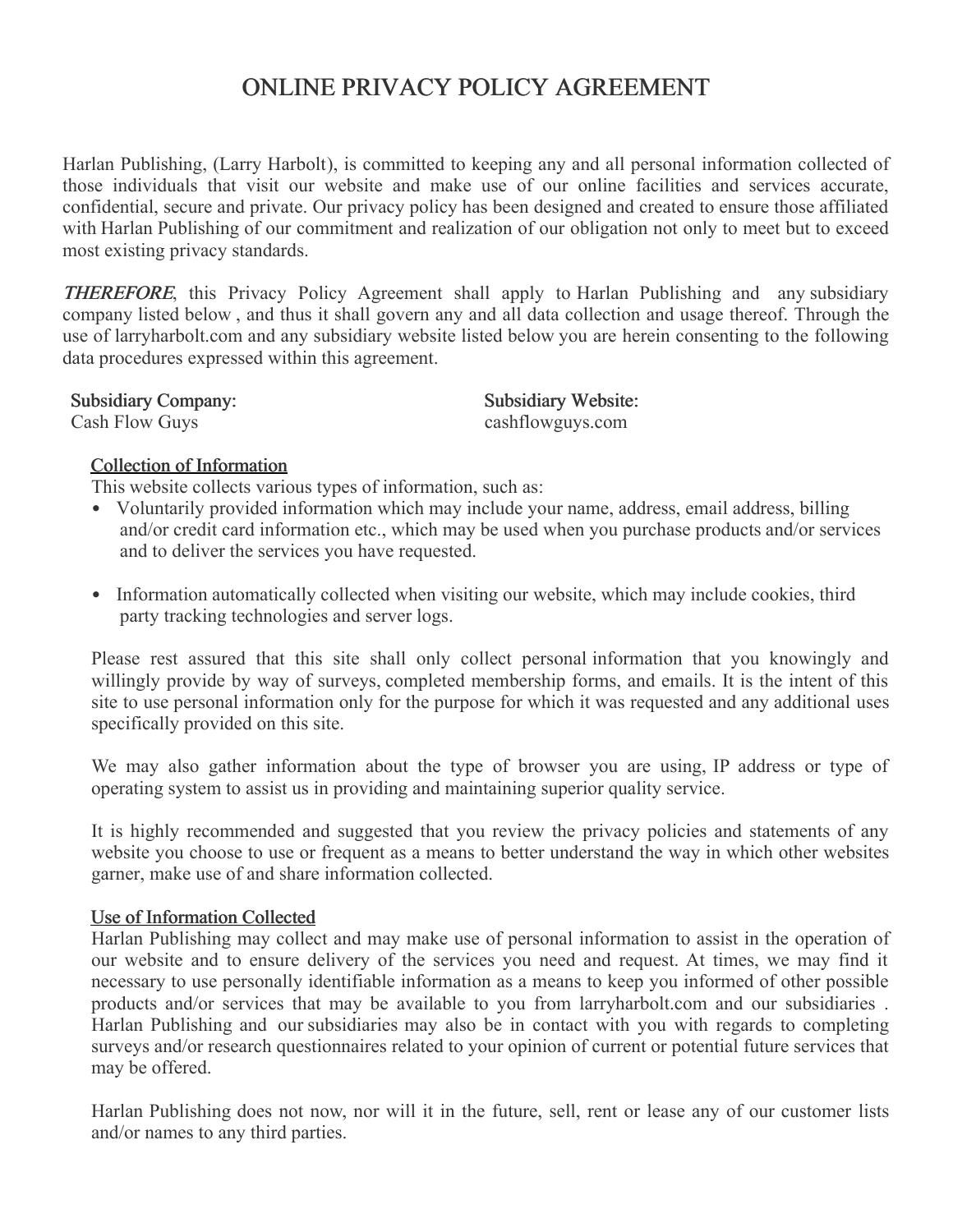Harlan Publishing may feel it necessary, from time to time, to make contact with you on behalf of other external business partners with regards to a potential new offer which may be of interest to you. If you consent or show interest in presented offers, then, at that time, specific identifiable information, such as name, email address and/or telephone number, may be shared with the third party.

Harlan Publishing may deem it necessary to follow websites and/or pages that our users may frequent in an effort to gleam what types of services and/or products may be the most popular to customers or the general public.

Harlan Publishing may disclose your personal information, without prior notice to you, only if required to do so in accordance with applicable laws and/or in a good faith belief that such action is deemed necessary or is required in an effort to:

- Remain in conformance with any decrees, laws and/or statutes or in an effort to comply with any process which may be served upon Harlan Publishing and/or our website;
- Maintain, safeguard and/or preserve all the rights and/or property of Harlan Publishing; and
- Perform under demanding conditions in an effort to safeguard the personal safety of users of larryharbolt.com and/or the general public.

## Children Under Age of 13

Harlan Publishing does not knowingly collect personal identifiable information from children under the age of thirteen (13) without verifiable parental consent. If it is determined that such information has been inadvertently collected on anyone under the age of thirteen (13), we shall immediately take the necessary steps to ensure that such information is deleted from our system's database. Anyone under the age of thirteen (13) must seek and obtain parent or guardian permission to use this website.

## Unsubscribe or Opt-Out

All users and/or visitors to our website have the option to discontinue receiving communication from us and/or reserve the right to discontinue receiving communications by way of email or newsletters. To discontinue or unsubscribe to our website please send an email that you wish to unsubscribe to info@larryharbolt.com. If you wish to unsubscribe or opt-out from any third party websites, you must go to that specific website to unsubscribe and/or opt-out.

## Links to Other Web Sites

Our website does contain links to affiliate and other websites. Harlan Publishing does not claim nor accept responsibility for any privacy policies, practices and/or procedures of other such websites. Therefore, we encourage all users and visitors to be aware when they leave our website and to read the privacy statements of each and every website that collects personally identifiable information. The aforementioned Privacy Policy Agreement applies only and solely to the information collected by our website.

## **Security**

Harlan Publishing shall endeavor and shall take every precaution to maintain adequate physical, procedural and technical security with respect to our offices and information storage facilities so as to prevent any loss, misuse, unauthorized access, disclosure or modification of the user's personal information under our control.